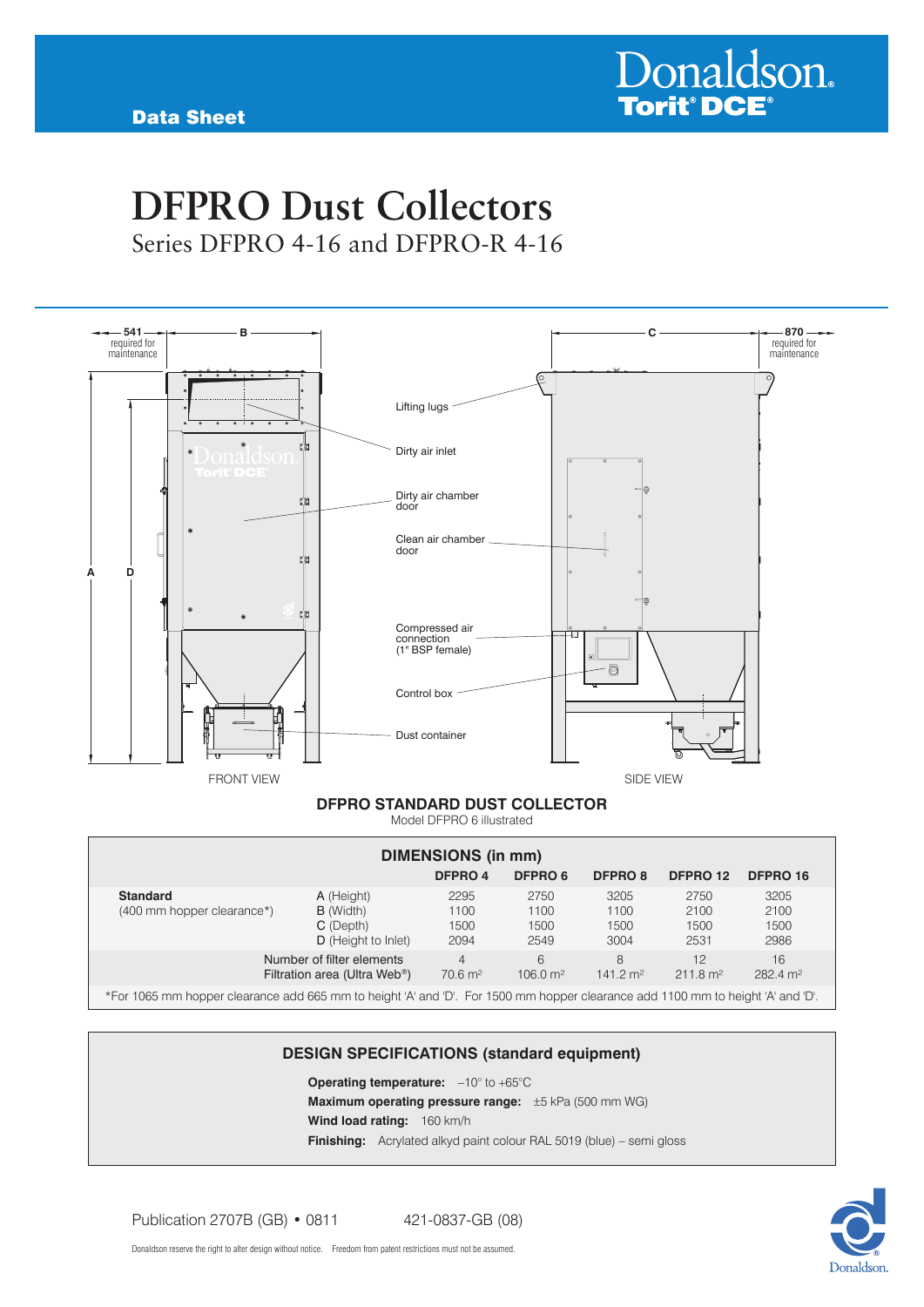





TOP VIEW

#### **DFPRO Reinforced dust collector**

Model DFPRO 6 illustrated

| <b>DIMENSIONS (in mm)</b>                                                                                                                                             |                                                                        |                                      |                                  |                                  |                                  |                                  |  |  |  |  |
|-----------------------------------------------------------------------------------------------------------------------------------------------------------------------|------------------------------------------------------------------------|--------------------------------------|----------------------------------|----------------------------------|----------------------------------|----------------------------------|--|--|--|--|
| DFPRO 16<br>DFPRO 4<br>DFPRO 6<br>DFPRO <sub>8</sub><br>DFPRO 12                                                                                                      |                                                                        |                                      |                                  |                                  |                                  |                                  |  |  |  |  |
| Reinforced<br>(400 mm hopper clearance*)                                                                                                                              | A (Height)<br><b>B</b> (Width)<br>C (Depth)<br>D (Height to Inlet)     | 2390<br>1102<br>$1562**$<br>2094     | 2845<br>1102<br>$1562**$<br>2549 | 3300<br>1102<br>$1562**$<br>3004 | 2845<br>2102<br>$1562**$<br>2531 | 3300<br>2102<br>$1562**$<br>2986 |  |  |  |  |
|                                                                                                                                                                       | Number of filter elements<br>Filtration area (Ultra Web <sup>®</sup> ) | $\overline{4}$<br>$70.6 \text{ m}^2$ | 6<br>$106.0 \text{ m}^2$         | 8<br>$141.2 \text{ m}^2$         | 12<br>$211.8 \text{ m}^2$        | 16<br>$282.4 \text{ m}^2$        |  |  |  |  |
| *For 1065 mm hopper clearance add 665 mm to height 'A' and 'D'. For 1500 mm hopper clearance add 1100 mm to height 'A' and 'D'.<br>**Includes reinforcements on door. |                                                                        |                                      |                                  |                                  |                                  |                                  |  |  |  |  |

#### **COMPRESSED AIR REQUIREMENTS**

Max. 7 bar Pressure range 6-7 bar Clean air (max. particle size 50 µm) Free of condensate at working temperature Max. oil content: 3 mg/m<sup>3</sup> Approx. compressed air usage\*: ±45 Nlitres per pulse (±16.2 Nm³/h for 10 s pulse interval at 7 bar)

\* The indicated value is the consumption per valve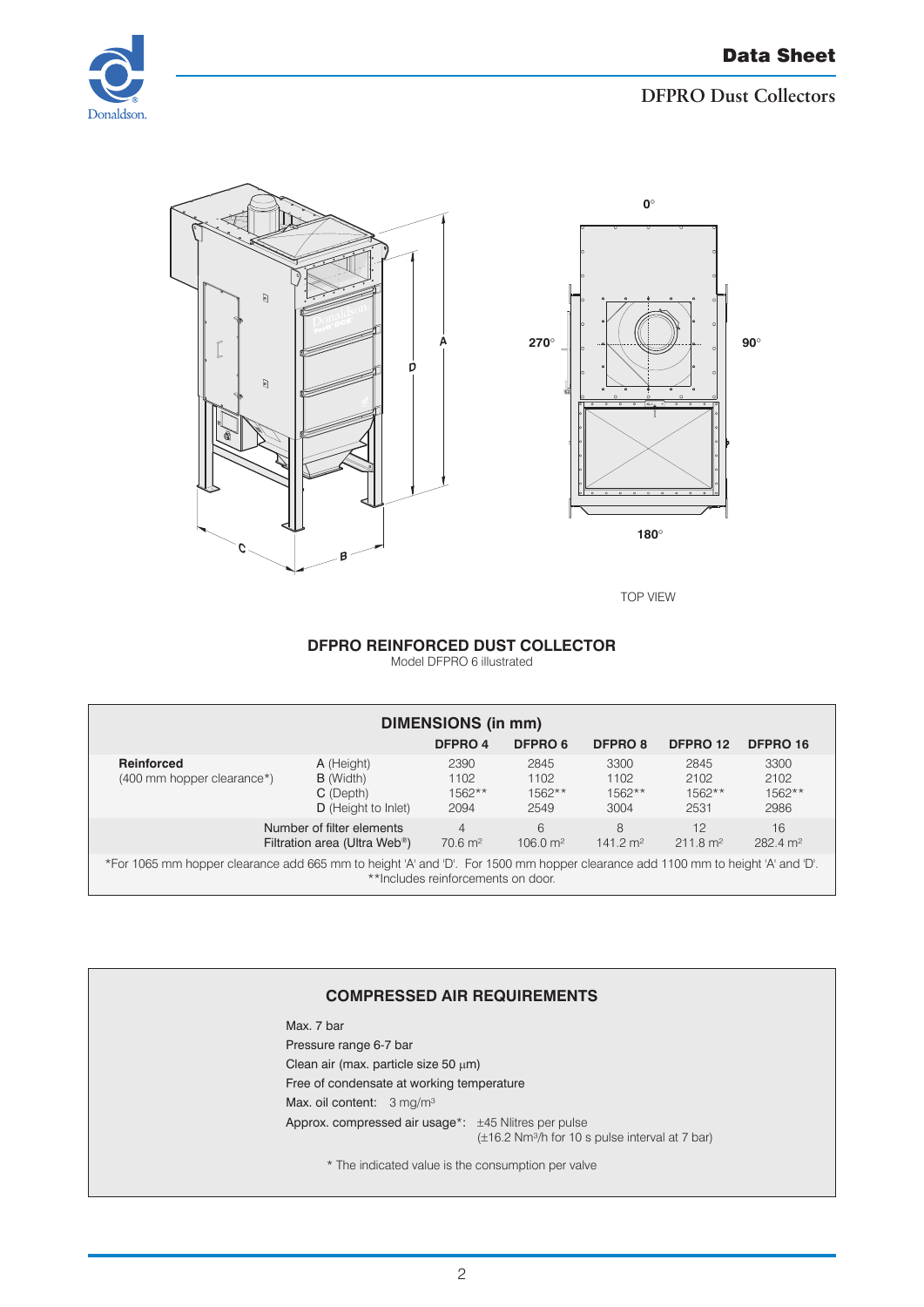



**DFPRO Cyclopeel dust collector** Model DFPRO 8 illustrated



**DFPRO Drop Out Box dust collector** Model DFPRO 12 illustrated

TAS -**A** ſ Ő **BC**

> **DFPRO SparkTrap dust collector** Model DFPRO 16 illustrated

| <b>DIMENSIONS (in mm)</b>                                                                                       |                                                                        |                                      |                              |                              |                              |                              |  |  |  |
|-----------------------------------------------------------------------------------------------------------------|------------------------------------------------------------------------|--------------------------------------|------------------------------|------------------------------|------------------------------|------------------------------|--|--|--|
|                                                                                                                 |                                                                        | DFPRO 4                              | DFPRO 6                      | <b>DFPRO 8</b>               | DFPRO 12                     | <b>DFPRO 16</b>              |  |  |  |
| Cyclopeel<br>(400 mm hopper clearance*)                                                                         | A (Height)<br><b>B</b> (Width)<br>C (Depth)<br>D (Height to Inlet)     | 2295<br>1782<br>1500<br>-            | 2750<br>1862<br>1500         | 3205<br>2030<br>1500         | 2947<br>3225<br>1500         | 3402<br>3628<br>1500         |  |  |  |
| <b>Drop Out Box</b><br>(1065 mm hopper clearance**)                                                             | A (Height)<br><b>B</b> (Width)<br>C (Depth)<br>D (Height to Inlet)     | 2960<br>1600<br>1500<br>2725         | 3415<br>1600<br>1500<br>3130 | 3870<br>1750<br>1500<br>3585 | 4121<br>2100<br>2200<br>3785 | 4576<br>2100<br>2450<br>4167 |  |  |  |
| Sparktrap<br>(400 mm hopper clearance*)                                                                         | A (Height)<br><b>B</b> (Width)<br>C (Depth)<br>D (Height to Inlet)     | 2295<br>1390<br>1500                 | 2750<br>1550<br>1500         | 3205<br>1455<br>1500         | 2750<br>2535<br>1500         | 3205<br>2630<br>1500         |  |  |  |
|                                                                                                                 | Number of filter elements<br>Filtration area (Ultra Web <sup>®</sup> ) | $\overline{4}$<br>$70.6 \text{ m}^2$ | 6<br>$106.0 \text{ m}^2$     | 8<br>$141.2 \text{ m}^2$     | 12<br>$211.8 \text{ m}^2$    | 16<br>$282.4 \text{ m}^2$    |  |  |  |
| *For 1065 mm hopper clearance add 665 mm to height 'A'. For 1500 mm hopper clearance add 1100 mm to height 'A'. |                                                                        |                                      |                              |                              |                              |                              |  |  |  |

\*\*For 1500 mm hopper clearance add 435 mm to height 'A' and 'D'.

### **NOISE LEVEL**\*

#### **Pulse noise**\*

LpAeq: ≤ 75 dB (A-weighted equivalent continuous sound pressure level)

∆Li: ≤ 10 dB (impulsive noise content)

\* Measurement according to DIN 45635/1 at 1m distance, with 6 bar compressed air pressure, pulse interval of 15s, semi-free field conditions and usual tolerance ±2 dB.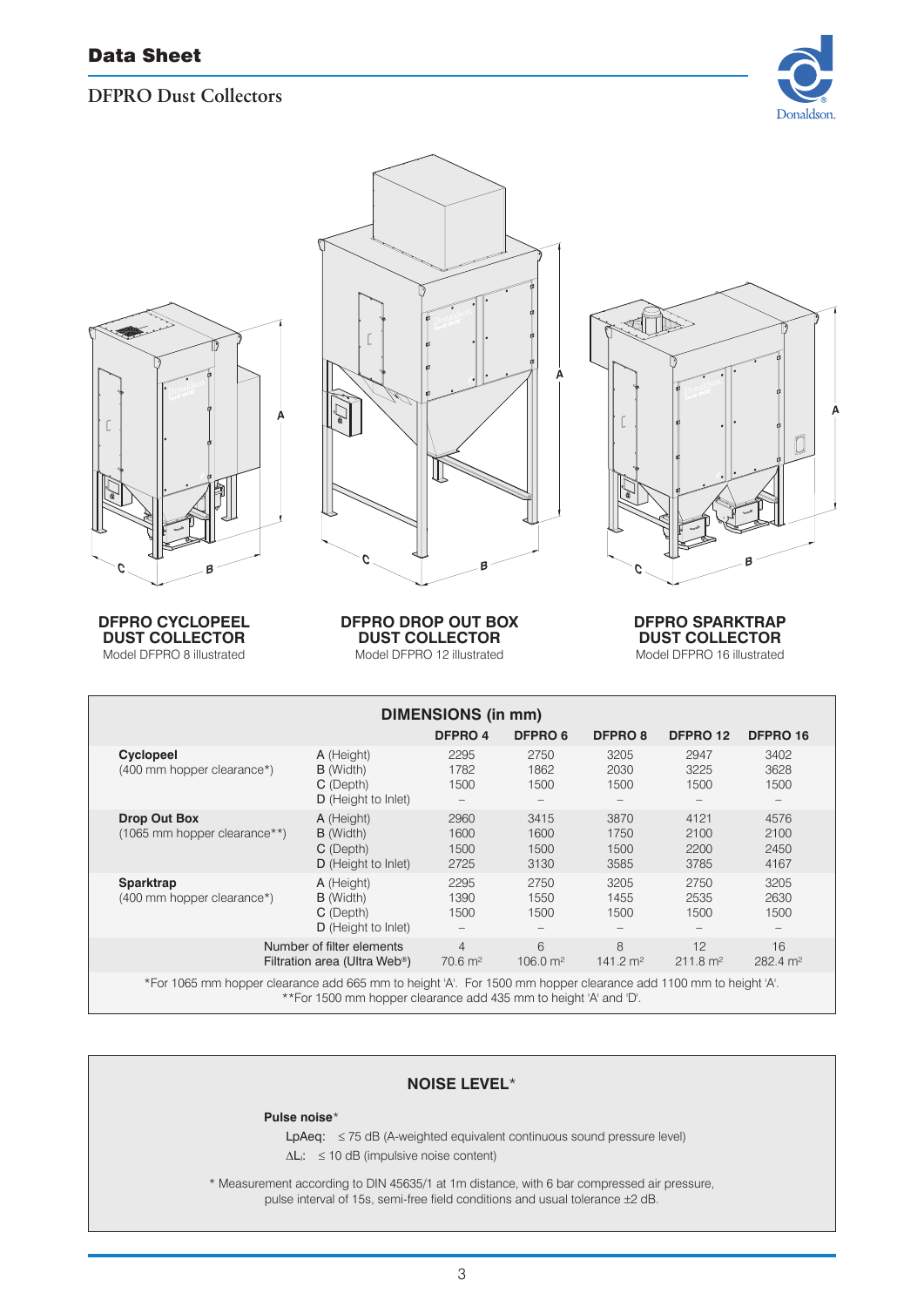



## **Foundation details**

| <b>DIMENSIONS (in mm)</b> |              |         |         |                |          |          |  |
|---------------------------|--------------|---------|---------|----------------|----------|----------|--|
|                           |              | DFPRO 4 | DFPRO 6 | <b>DFPRO 8</b> | DFPRO 12 | DFPRO 16 |  |
| <b>Standard</b>           | Width A      | 1114    | 1114    | 1114           | 2114     | 2114     |  |
|                           | $A^{\prime}$ | 994     | 994     | 994            | 1994     | 1994     |  |
|                           | Depth B      | 1513    | 1513    | 1513           | 1513     | 1513     |  |
|                           | B'           | 1193    | 1193    | 1193           | 1193     | 1193     |  |
| <b>Reinforced</b>         | Width A      | 1114    | 1114    | 1114           | 2114     | 2114     |  |
|                           | $A^{\prime}$ | 994     | 994     | 994            | 1994     | 1994     |  |
|                           | Depth B      | 1513    | 1513    | 1513           | 1513     | 1513     |  |
|                           | B'           | 1193    | 1193    | 1193           | 1193     | 1193     |  |
| Sparktrap                 | Width A      | 1114    | 1114    | 1114           | 2114     | 2114     |  |
|                           | $A^{\prime}$ | 994     | 994     | 994            | 1994     | 1994     |  |
|                           | Depth B      | 1513    | 1513    | 1513           | 1513     | 1513     |  |
|                           | B'           | 1193    | 1193    | 1193           | 1193     | 1193     |  |
| <b>Cyclopeel</b>          | Width A      | 1114    | 1114    | 1114           | 2114     | 2114     |  |
|                           | $A^{\prime}$ | 994     | 994     | 994            | 1994     | 1994     |  |
|                           | Depth B      | 1513    | 1513    | 1513           | 1513     | 1513     |  |
|                           | B'           | 1193    | 1193    | 1193           | 1193     | 1193     |  |
|                           | Width C      | 595     | 725     | 893            | 1189     | 1491     |  |
|                           | C            | 435     | 565     | 733            | 1029     | 1331     |  |
|                           | D'           | 200     | 668     | 411            | 411      | 461      |  |
| <b>Drop Out Box</b>       | Width A      | 1614    | 1614    | 1764           | 2114     | 2114     |  |
|                           | $A^{\prime}$ | 1494    | 1494    | 1644           | 1994     | 1994     |  |
|                           | Depth B      | 1513    | 1513    | 1513           | 2213     | 2463     |  |
|                           | B'           | 1193    | 1193    | 1193           | 1893     | 2143     |  |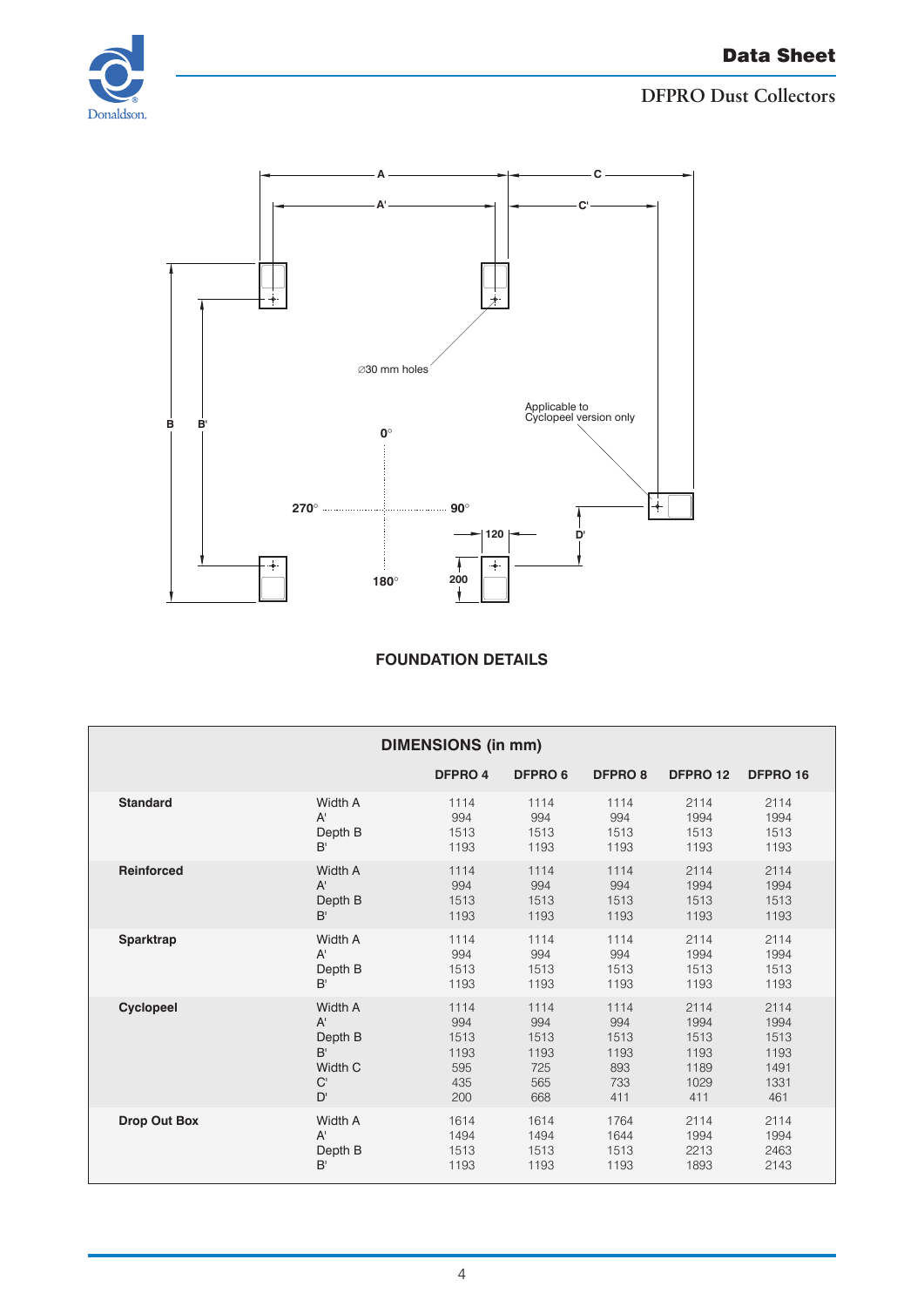# Data Sheet

# **DFPRO Dust Collectors**



|                                 |                                                                                                                |                                                                                             |                                                                                                                                                                                                                 | 533533535553                                                                                 |                                                                                              | <u> රි රි රි</u>                                                            | <b>DFPRO</b><br>1245<br>1270<br>1295<br>$\frac{6}{5}$                                            | 1446<br>1421<br>1471                                                                            | 1492<br>1542<br>1517                                                                         | 1730<br>1755<br>1780                                                                         | 1843<br>1868                                                         |
|---------------------------------|----------------------------------------------------------------------------------------------------------------|---------------------------------------------------------------------------------------------|-----------------------------------------------------------------------------------------------------------------------------------------------------------------------------------------------------------------|----------------------------------------------------------------------------------------------|----------------------------------------------------------------------------------------------|-----------------------------------------------------------------------------|--------------------------------------------------------------------------------------------------|-------------------------------------------------------------------------------------------------|----------------------------------------------------------------------------------------------|----------------------------------------------------------------------------------------------|----------------------------------------------------------------------|
| Add 40 kg for each EZ bin pack. |                                                                                                                |                                                                                             | 232<br>292<br>2921<br>195<br>$\overline{C}$<br>98<br>$\frac{1}{10}$<br>152<br>230<br>242<br>307<br>144<br>221<br>$-201$<br>$-41$<br>VCM 403S (2.2 kW)<br>VCM 451 S (3 kW)<br>ART 452 (4 kW)<br>ART 451 (5.5 kW) |                                                                                              |                                                                                              | DFPRO<br>1050<br>1075<br>1100<br>$\frac{2}{1}$                              | 1212<br>1262<br>1237                                                                             | 1236<br>1286<br>1261                                                                            | 1420<br>1445<br>1470                                                                         | 1623<br>1648                                                                                 |                                                                      |
|                                 | Weights include filter cartridges and<br>are for collectors prior to first use,<br>i.e. with no dust collected | ** Includes bursting panel.<br>* Excludes fan set weight                                    | SET WEIGHTS                                                                                                                                                                                                     | MEC 451 (7.5 kW)<br>ART 502 (7.5 kW)<br>ART 501 (11 kW)                                      | FC 562 (15 kW)<br>FC 561 (18.5 kW)<br>FR 501 (18.5 kW).                                      |                                                                             | Fan set* on the floor<br>and double hopper<br><b>DFPRO</b><br>$\infty$<br>$\mathsf{I}$           | $\perp$                                                                                         | $\perp$                                                                                      | $\perp$                                                                                      |                                                                      |
|                                 |                                                                                                                | (see table below).                                                                          | FAN                                                                                                                                                                                                             |                                                                                              | MEC 502 (11 kW).<br>ART 562 (11 kW).<br>ART 561 (15 kW)<br>FP 501 (11 kW)                    | FR 501 (18.5 kW)<br>ART 632 (22 kW)                                         | <b>DFPRO</b><br>$\mathbf{c}$<br>$\perp$                                                          | $\perp$                                                                                         | $\perp$                                                                                      | $\Box$                                                                                       |                                                                      |
|                                 |                                                                                                                |                                                                                             |                                                                                                                                                                                                                 |                                                                                              |                                                                                              |                                                                             | <b>DFPRO</b><br>4<br>$\perp$                                                                     | $\mathbf{L}$<br>$\perp$                                                                         | $\perp$                                                                                      | - 11                                                                                         |                                                                      |
|                                 | <b>DFPRO</b>                                                                                                   | 1263<br>1288<br>1313<br>$\frac{6}{5}$                                                       | 1439<br>1464<br>1489                                                                                                                                                                                            | 1510<br>1535<br>1560                                                                         | 1748<br>1773<br>1798                                                                         | 1886<br>1861                                                                | <b>DFPRO</b><br>1337<br>1362<br>$\frac{6}{1}$                                                    | 1513<br>538                                                                                     | 609<br>1584                                                                                  | 1822<br>847                                                                                  | 1910<br>1935                                                         |
|                                 | DFPRO                                                                                                          | 1068<br>1093<br>1118<br>12                                                                  | 1230<br>1255<br>1280                                                                                                                                                                                            | 279<br>304<br>1254                                                                           | 1463<br>1488<br>1438                                                                         | 1666<br>1641                                                                | <b>DFPRO</b><br>1142<br>1167<br>12                                                               | 1304<br>329                                                                                     | 1328<br>353                                                                                  | 1512<br>537                                                                                  | 1690<br>1715                                                         |
|                                 | Integrated fan set*<br>and double hopper<br>DFPR0                                                              | $\infty$<br>$\mathbb{L}$                                                                    | $\perp$                                                                                                                                                                                                         | $1 \quad 1 \quad 1$                                                                          | $\mathbf{1}$<br>$\Box$                                                                       | $\perp$                                                                     | Fan set* on the floor<br>and single hopper<br><b>DFPRO</b><br>830<br>855<br>880<br>∞             | 950<br>925<br>975                                                                               | 1042<br>1092<br>1067                                                                         | 1240<br>1265<br>1290                                                                         | 1100<br>1125                                                         |
|                                 | <b>DFPRO</b>                                                                                                   | ه                                                                                           | $\perp$                                                                                                                                                                                                         | $\perp$<br>$\overline{1}$                                                                    | $\perp$                                                                                      | $\perp$                                                                     | <b>DFPRO</b><br>700<br>725<br>ڡ                                                                  | 794<br>819<br>844                                                                               | 846<br>871<br>821                                                                            | 1005<br>1030<br>980                                                                          | 070<br>995                                                           |
|                                 | <b>DFPRO</b>                                                                                                   | 4<br>$\mathbf{I}$                                                                           | $\mathbf{I}$                                                                                                                                                                                                    | - 1<br>- 1                                                                                   | Т.<br>$\Box$                                                                                 | $\vert \ \ \vert$                                                           | DFPRO<br>550<br>575<br>600<br>4                                                                  | 666<br>716<br>691                                                                               | 642<br>692<br>667                                                                            | 776<br>801<br>751                                                                            | 742<br>717                                                           |
| COLLECTOR WEIGHTS (in kg)       | <b>DFPRO</b>                                                                                                   | 1355<br>1380<br>$\frac{6}{1}$                                                               | 1556<br>1531                                                                                                                                                                                                    | 1602<br>1627                                                                                 | 1840<br>1865                                                                                 | 1928<br>1953                                                                | <b>DFPRO</b><br>1346<br>1371<br>1321<br>$\frac{6}{1}$                                            | 1522<br>1547<br>1497                                                                            | 1568<br>1593<br>1618                                                                         | 1806<br>1856<br>1831                                                                         | 1919<br>1944                                                         |
|                                 | DFPR <sub>0</sub>                                                                                              | 1185<br>1160<br>12                                                                          | 1322<br>1347                                                                                                                                                                                                    | 1346<br>1371                                                                                 | 1530<br>1555                                                                                 | 1708                                                                        | <b>DFPRO</b><br>1126<br>1151<br>1176<br><u>인</u>                                                 | 1288<br>1313<br>1338                                                                            | 1312<br>1362<br>1337                                                                         | 1496<br>1546<br>1521                                                                         | 1699<br>1724                                                         |
|                                 | Integrated fan set*<br>and single hopper<br><b>DFPRO</b>                                                       | 848<br>873<br>898<br>$\infty$                                                               | 968<br>993<br>943                                                                                                                                                                                               | 1085<br>1110<br>1060                                                                         | 1283<br>1308<br>258                                                                          | $1118$<br>$1143$                                                            | Fan set* on the roof<br>and double hopper<br><b>DFPRO</b><br>$\infty$<br>$\perp$<br>$\mathbf{L}$ | $\perp$<br>$\mathbf{L}$                                                                         | $\mathbb{L}$                                                                                 | $\Box$                                                                                       |                                                                      |
|                                 | <b>DFPRO</b>                                                                                                   | 718<br>743<br>768<br>6                                                                      | 862<br>812<br>837                                                                                                                                                                                               | 889<br>839<br>864                                                                            | 1023<br>1048<br>998                                                                          | 1013<br>988                                                                 | <b>DFPRO</b><br>ه<br>$\mathbf{I}$                                                                | $\perp$                                                                                         | $\perp$                                                                                      | $\perp$                                                                                      |                                                                      |
|                                 | <b>DFPRO</b>                                                                                                   | 568<br>593<br>618<br>4                                                                      | 709<br>734<br>684                                                                                                                                                                                               | 710<br>660<br>685                                                                            | 794<br>819<br>769                                                                            | 735                                                                         | <b>DFPRO</b><br>4<br>$\mathbf{I}$<br>$\mathsf{L}$                                                | $\vert \ \ \vert$<br>$\mathbf{I}$                                                               | $\vert \ \ \vert$                                                                            | $\perp$                                                                                      |                                                                      |
|                                 | <b>DFPRO</b>                                                                                                   |                                                                                             |                                                                                                                                                                                                                 |                                                                                              |                                                                                              |                                                                             | <b>Qd</b><br>1413<br>1438<br>몸<br>$\mathbf{I}$<br>ᆕ                                              | 1589<br>1614                                                                                    | 1660<br>1685<br>I                                                                            | 1898<br>1923                                                                                 | 1986<br>201                                                          |
|                                 | <b>DFPRO</b>                                                                                                   | 12<br>$\overline{\phantom{a}}$                                                              | - 1                                                                                                                                                                                                             | $\Box$<br>- 1                                                                                | т.<br>L<br>- 1                                                                               | $\vert \ \ \vert$                                                           | DFPR0<br>$1218$<br>$1243$<br>12                                                                  | 1380<br>1405                                                                                    | 1404<br>1429                                                                                 | 1588<br>1613                                                                                 | 1766<br>1791                                                         |
|                                 | Fully integrated fan set*<br><b>DFPRO</b>                                                                      | 870<br>895<br>920<br>$\infty$                                                               | 1015<br>965<br>990                                                                                                                                                                                              | 1132<br>1082<br>1107                                                                         | 1305<br>1330<br>1280                                                                         | 1140<br>1165                                                                | Fan set* on the roof<br>and single hopper<br>DFPRO<br>906<br>956<br>931<br>∞                     | 1026<br>1001<br>1051                                                                            | 1143<br>1118<br>1168                                                                         | 1316<br>1366<br>1341                                                                         | 1176<br>1201                                                         |
|                                 | DFPR0                                                                                                          | 740<br>765<br>790<br>ڡ                                                                      | 859<br>834<br>884                                                                                                                                                                                               | 886<br>911<br>861                                                                            | 1020<br>1045<br>1070                                                                         | 1010<br>1035                                                                | <b>DFPRO</b><br>776<br>826<br>801<br>$\bullet$                                                   | 870<br>895<br>920                                                                               | 927<br>947<br>897                                                                            | 1056<br>1106<br>1081                                                                         | 1046<br>1071                                                         |
|                                 | <b>DFPRO</b>                                                                                                   | 590<br>615<br>640<br>4                                                                      | 706<br>731<br>756                                                                                                                                                                                               | 707<br>732<br>682                                                                            | 816<br>841<br>791                                                                            | 757<br>782                                                                  | <b>DFPRO</b><br>626<br>651<br>676<br>4                                                           | 747<br>767<br>792                                                                               | 718<br>743<br>768                                                                            | 852<br>877<br>827                                                                            | 793<br>818                                                           |
|                                 |                                                                                                                | 400 mm hopper clearance<br>1065 mm hopper clearance<br>1500 mm hopper clearance<br>Standard | 400 mm hopper clearance<br>1065 mm hopper clearance<br>1500 mm hopper clearance<br>Reinforced**                                                                                                                 | 1500 mm hopper clearance<br>400 mm hopper clearance<br>1065 mm hopper clearance<br>Sparktrap | 1065 mm hopper clearance<br>1500 mm hopper clearance<br>400 mm hopper clearance<br>Cyclopeel | 1065 mm hopper clearance<br>1500 mm hopper clearance<br><b>Drop Out Box</b> | 1065 mm hopper clearance<br>1500 mm hopper clearance<br>400 mm hopper clearance<br>Standard      | 400 mm hopper clearance<br>1065 mm hopper clearance<br>1500 mm hopper clearance<br>Reinforced** | 400 mm hopper clearance<br>1065 mm hopper clearance<br>1500 mm hopper clearance<br>Sparktrap | 400 mm hopper clearance<br>1065 mm hopper clearance<br>1500 mm hopper clearance<br>Cyclopeel | 1065 mm hopper clearance<br>1500 mm hopper clearance<br>Drop Out Box |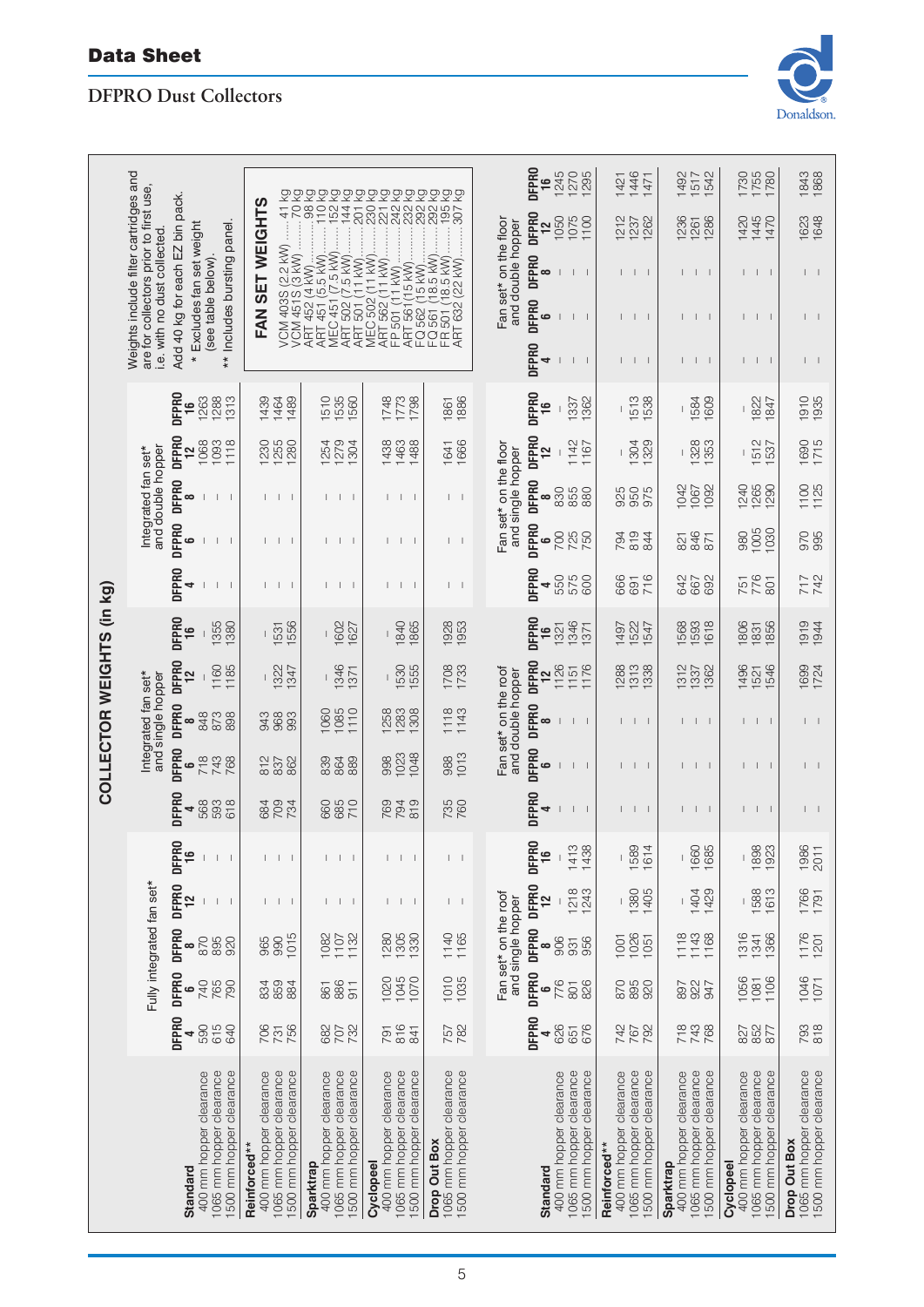#### Data Sheet



## **DFPRO Dust Collectors**

| <b>DIRTY AIR INLET DETAILS</b> |                             |                                                                                                |                                                                                                          |                                                                                                       |                                                                 |                                                                                                |  |  |  |  |
|--------------------------------|-----------------------------|------------------------------------------------------------------------------------------------|----------------------------------------------------------------------------------------------------------|-------------------------------------------------------------------------------------------------------|-----------------------------------------------------------------|------------------------------------------------------------------------------------------------|--|--|--|--|
|                                | <b>DIN standard</b>         | DFPRO 4                                                                                        | <b>DFPRO 6</b>                                                                                           | <b>DFPRO 8</b>                                                                                        | DFPRO 12                                                        | DFPRO 16                                                                                       |  |  |  |  |
| <b>Standard</b>                | DIN 24193/2 (mm)            | 800 x 300                                                                                      | 800 x 300                                                                                                | 800 x 300                                                                                             | 1600 x 300                                                      | 1600 x 300                                                                                     |  |  |  |  |
| <b>Reinforced</b>              | DIN 24193/2 (mm)            | 800 x 300                                                                                      | 800 x 300                                                                                                | 800 x 300                                                                                             | 1600 x 300                                                      | 1600 x 300                                                                                     |  |  |  |  |
| Sparktrap                      | Pipe (nominal)              | $\qquad \qquad -$                                                                              | 224                                                                                                      | 250                                                                                                   | 315                                                             | 355                                                                                            |  |  |  |  |
| <b>Cyclopeel</b>               | DIN 24154/2<br>nominal dia. | <b>NW 140</b><br><b>NW 160</b><br><b>NW 180</b><br>NW 200<br><b>NW 224</b><br>NW 250<br>NW 280 | NW 160<br><b>NW 180</b><br><b>NW 200</b><br><b>NW 224</b><br><b>NW 250</b><br>NW 280<br>NW 315<br>NW 355 | NW 200<br><b>NW 224</b><br><b>NW 250</b><br><b>NW 280</b><br><b>NW 315</b><br>NW 355<br><b>NW 400</b> | NW 250<br>NW 280<br>NW 315<br>NW 355<br><b>NW 400</b><br>NW 450 | NW 280<br><b>NW 315</b><br><b>NW 355</b><br>NW 400<br>NW 450<br><b>NW 500</b><br><b>NW 560</b> |  |  |  |  |
| <b>Drop Out Box</b>            | DIN 24154/2<br>nominal dia. | NW 224<br><b>NW 250</b><br>NW 280<br>NW 315<br>NW 355                                          | NW 280<br>NW 315<br>NW 355<br>NW 400                                                                     | <b>NW 315</b><br>NW 355<br>NW 400<br><b>NW 450</b>                                                    | NW 400<br>NW 450<br>NW 500<br>NW 560                            | NW 450<br><b>NW 500</b><br>NW 560<br>NW 630<br><b>NW 710</b>                                   |  |  |  |  |



# **Hopper flange details (362 x 362)**

## **ELECTRICAL SPECIFICATIONS**

#### **Controls**

Full automatic cleaning mechanism: TCB Pulse time: 100 ms Interval time: 10 s Voltage input: 400V AC; 3 ph; 50 Hz; Protection class: IP65 Solenoid voltage: 24V DC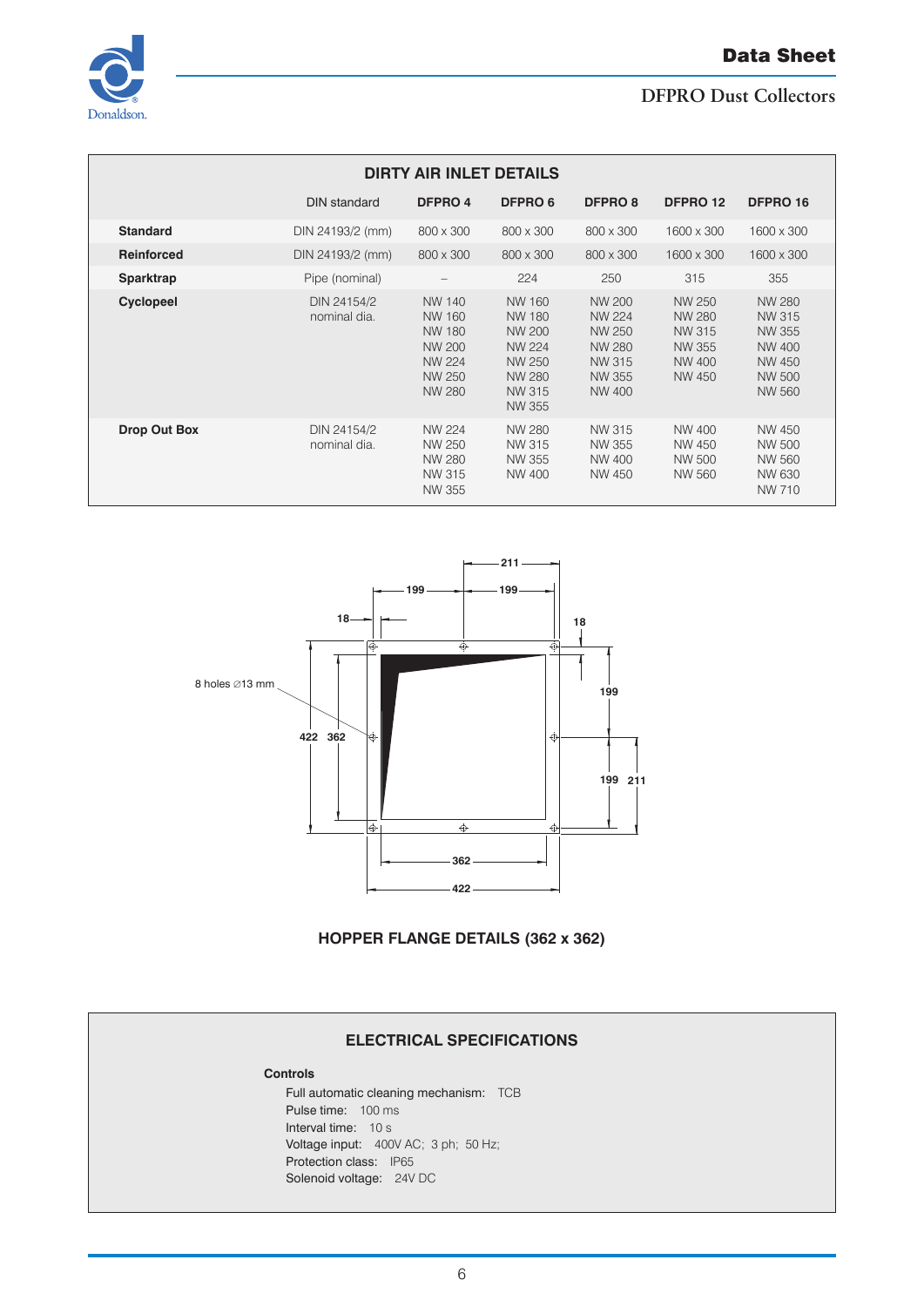



#### **FAN SELECTION**

These curves indicate static pressure available at fan inlet for a given application, when fitted into a collector.

### To select the most suitable fan for a given application:

- Determine the air volume, in m3 /h, needed to entrain the dust.
- Estimate pressure drop through connected system − i.e. between point of entrainment and collector inlet.
- Assess pressure drop over dust collector, prior to replacing filter cartridges, usually 100 daPa.
- The sum of **2** and **3** = static pressure at inlet.
- Consult graph for fan performance available.